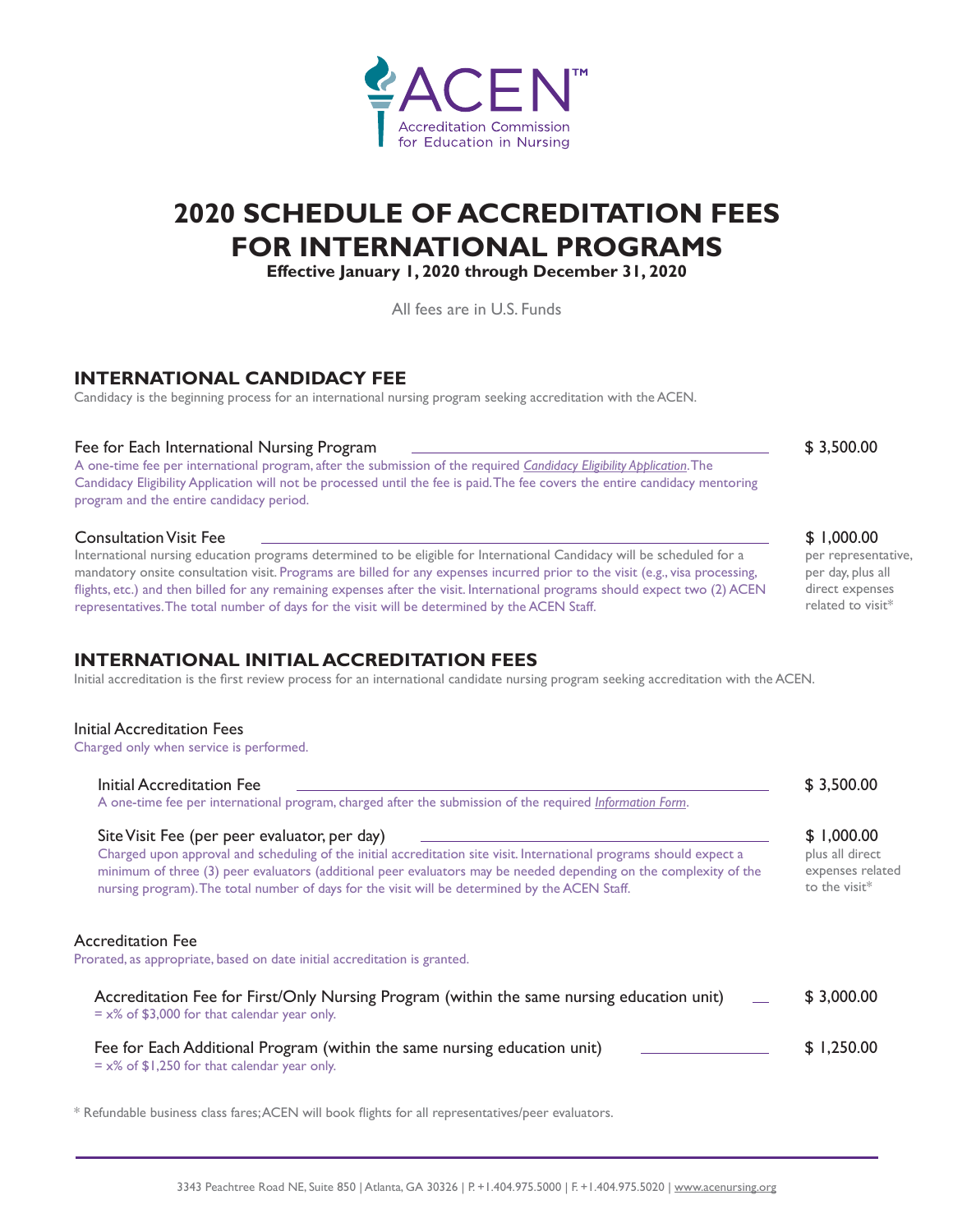

## **INTERNATIONAL CONTINUING ACCREDITATION FEES**

Once an international program has been granted initial accreditation, continuing accreditation is the cyclical review process for an accredited nursing program to maintain accreditation with the ACEN.

#### Accreditation Fee

| Accreditation Fee for First/Only International Nursing Program (within the same nursing<br>education unit)<br>Charged on an annual basis for first/only international program.                                                                                                                                                                                                       | \$3,000.00<br>per calendar year                                    |
|--------------------------------------------------------------------------------------------------------------------------------------------------------------------------------------------------------------------------------------------------------------------------------------------------------------------------------------------------------------------------------------|--------------------------------------------------------------------|
| Fee for Each Additional Program (within the same nursing education unit)<br>Charged on an annual basis for each additional program.                                                                                                                                                                                                                                                  | \$1,250.00<br>per calendar year                                    |
| Periodic Fees                                                                                                                                                                                                                                                                                                                                                                        |                                                                    |
| <b>Continuing Accreditation Review Fee</b><br>A one-time fee per international program, charged one (1) year in advance of the continuing accreditation site visit.                                                                                                                                                                                                                  | \$3,500.00                                                         |
| Site Visit Fee (per peer evaluator, per day)<br>Charged upon approval and scheduling of the continuing accreditation site visit. International programs should expect<br>a minimum of three (3) peer evaluators (additional peer evaluators may be needed depending on the complexity of the<br>nursing program. The total number of days per visit is determined by the ACEN Staff. | \$1,000.00<br>plus all direct<br>expenses related<br>to the visit* |

# **INTERNATIONAL ADVISORY REVIEW FEE**

An Advisory Review is an **optional** service for an ACEN-accredited program to receive feedback from an ACEN professional staff member regarding draft accreditation documents as the program prepares for continuing accreditation. **Charged only if and when a service is performed.** Not applicable to all programs.

| Advisory Review Fee (video/tele-conference)<br>Fee for each additional program (within the same nursing education unit) | \$1,500.00<br>\$750.00<br>plus all direct<br>expenses                             |
|-------------------------------------------------------------------------------------------------------------------------|-----------------------------------------------------------------------------------|
| Advisory Review Fee <sup>*</sup> (on site)<br>Fee for each additional program (within the same nursing education unit)  | \$4,000.00<br>\$750.00<br>plus all direct<br>expenses related<br>to the visit $*$ |

\* Refundable business class fares; ACEN will book flights for all representatives/peer evaluators.

\* Fees include the assigned professional staff member's preparation time required to necessitate the Advisory Review. Fees do not include travel expenses (e.g., travel, food, lodging, etc.), which will be invoiced separately. The total number of days per visit is determined by the ACEN Staff.